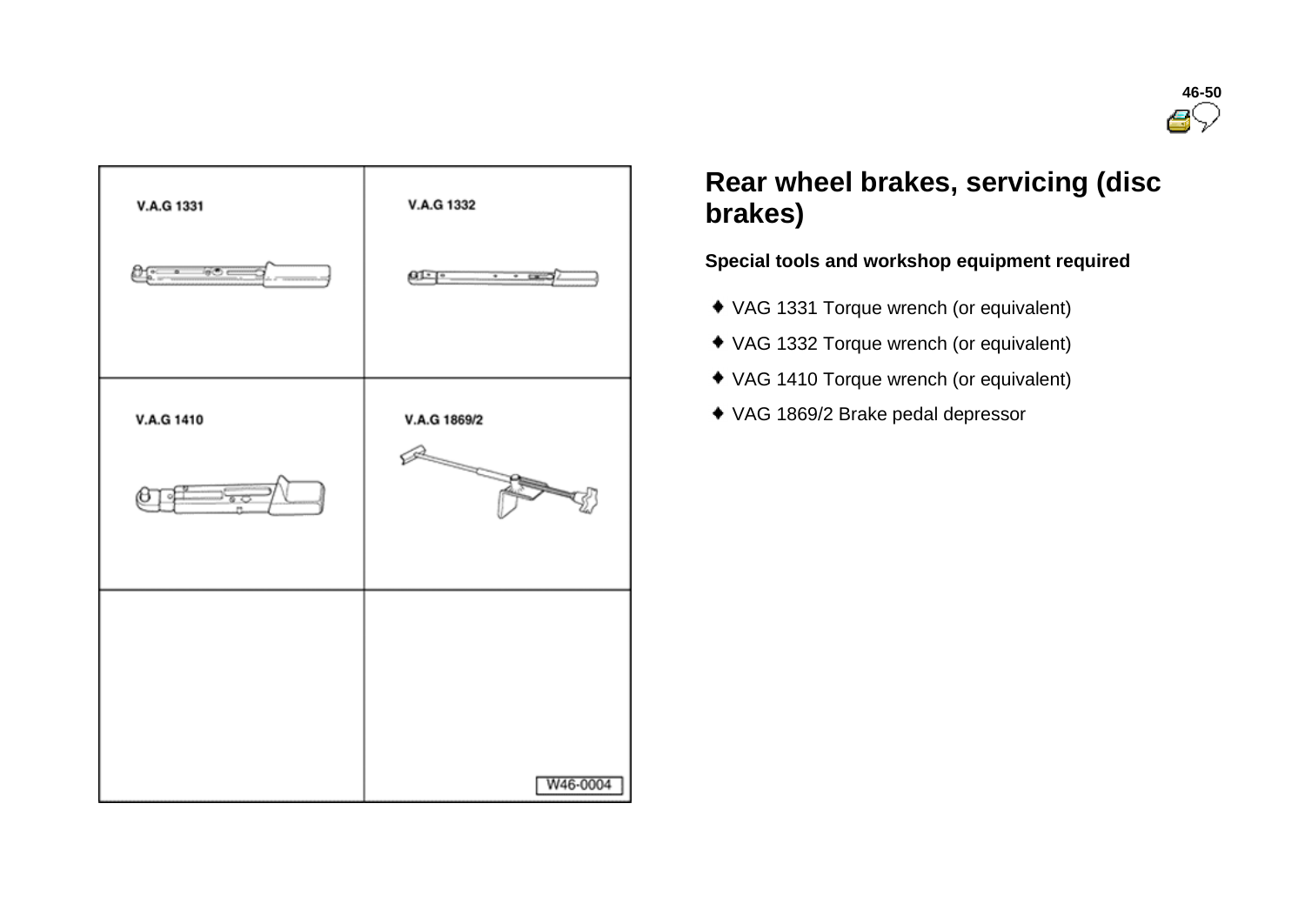



## **Rear wheel brakes with automatic adjustment**

- **1 - Self-locking hex bolt, 35 Nm**
	- Always replace
	- When loosening and tightening counter hold on guide pin
- **2 - Brake pads**
	- Thickness 12 mm
	- Wear limit: 7 mm including backing plate
	- Checking thickness:

 $\Rightarrow$  Repair Manual, Maintenance, Front and rear brake pads; Checking thickness

- Always replace pads on both wheels
- Removing and installing  $=$  Page 46-55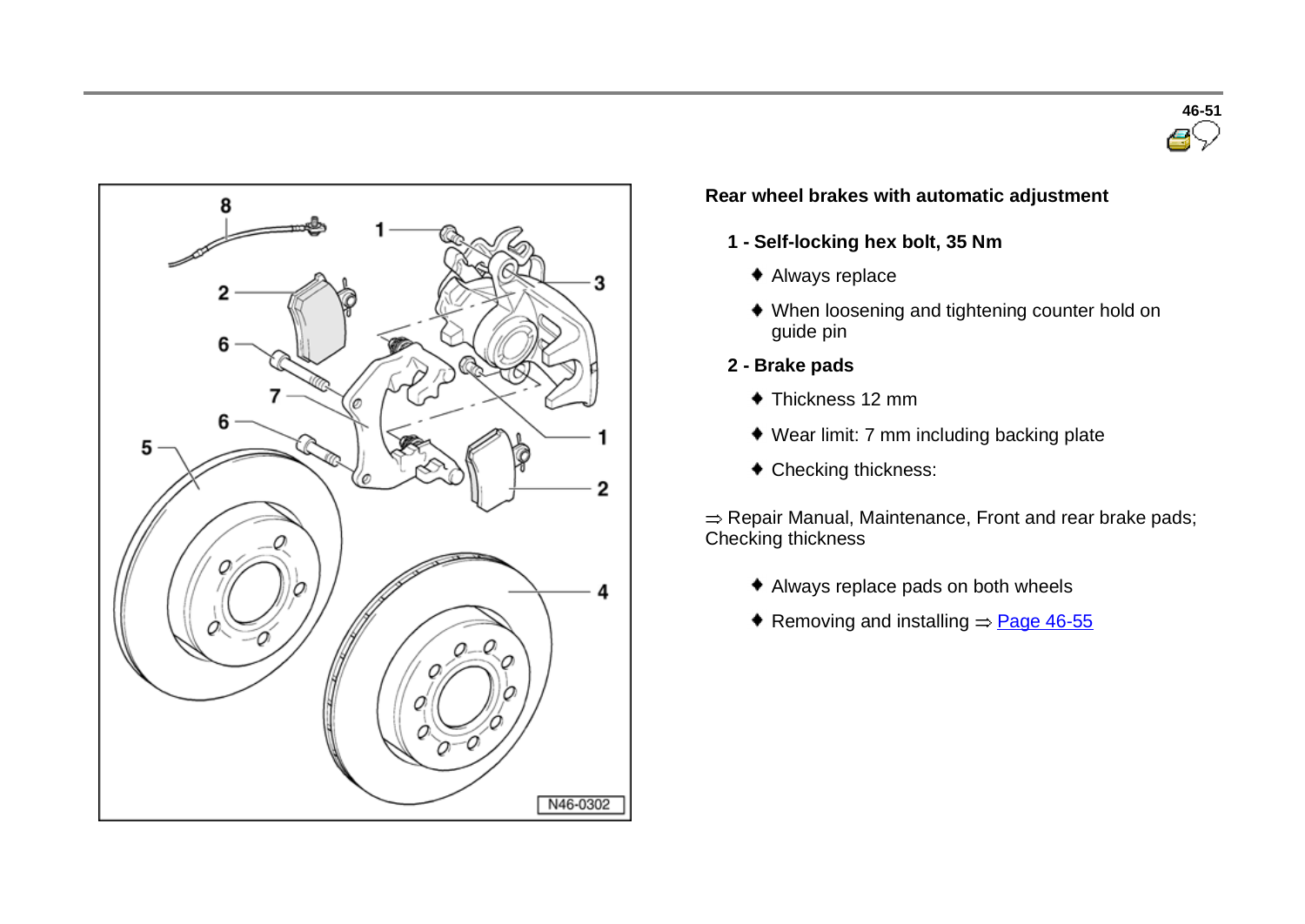



- **3 - Brake caliper**
	- ◆ Do not disconnect brake hose when changing brake pads
	- ◆ Removing:
		- Remove brake pads -item  $2 \frac{p_{\text{age}}}{46-55}$
		- Install brake pedal depressor VAG 1869/2
		- Unscrew brake hose -item 8 from brake caliper
	- $\bullet$  Installing:
		- Install brake pads -item  $2 \frac{Page 46-57}{2}$
		- Install brake hose -item 8 on brake caliper
		- Remove brake pedal depressor VAG 1869/2
		- Bleed brake system  $\Rightarrow$  Page 47-35
	- Adjust parking brake cable first after maintenance or replacement.
	- Adjust parking brake  $\Rightarrow$  Page 46-60
	- Servicing  $=$  Page 47-27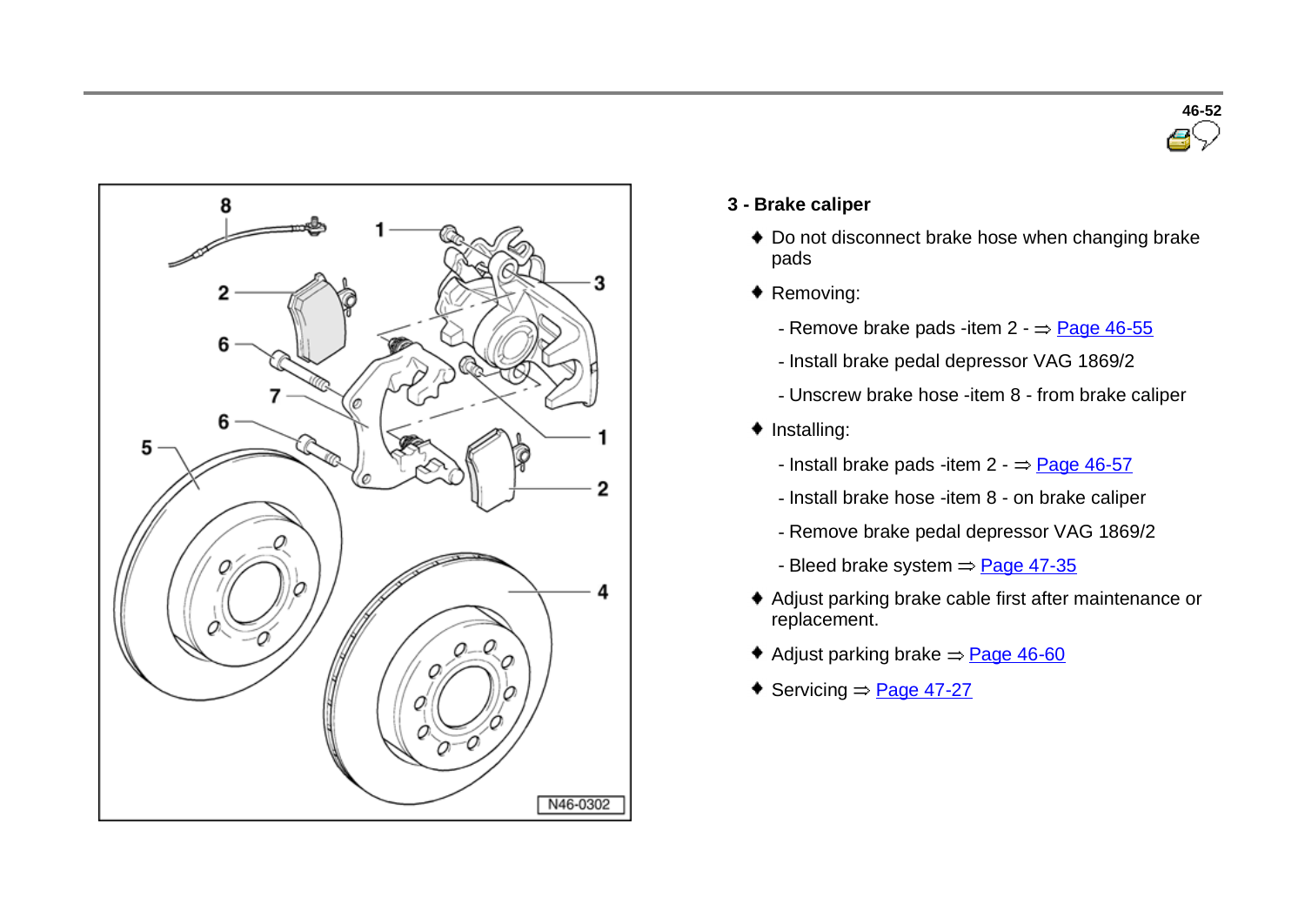



#### **4 - Brake disc**

- Vented disc brake for vehicles with 16" wheel All Wheel Drive (AWD): diameter 256 mm
- Ventilated brake disc for vehicles with 16" and 17" wheels AWD: diameter 269 mm
- ◆ Brake disc thickness: 22 mm
- Wear limit: 20 mm
- When pads are worn always replace both sides
- ◆ Remove brake caliper prior to removing
- **5 - Brake disc**
	- ◆ Disc brake for vehicles with 15" and 16" wheels Front Wheel Drive (FWD): diameter 245 mm
	- Disc brake for vehicles with 15" wheels All Wheel Drive (AWD): diameter 255 mm
	- Disc brake thickness: 10 mm
	- Wear limit: 8 mm
	- When pads are worn always replace both sides
	- ◆ Remove brake caliper prior to removing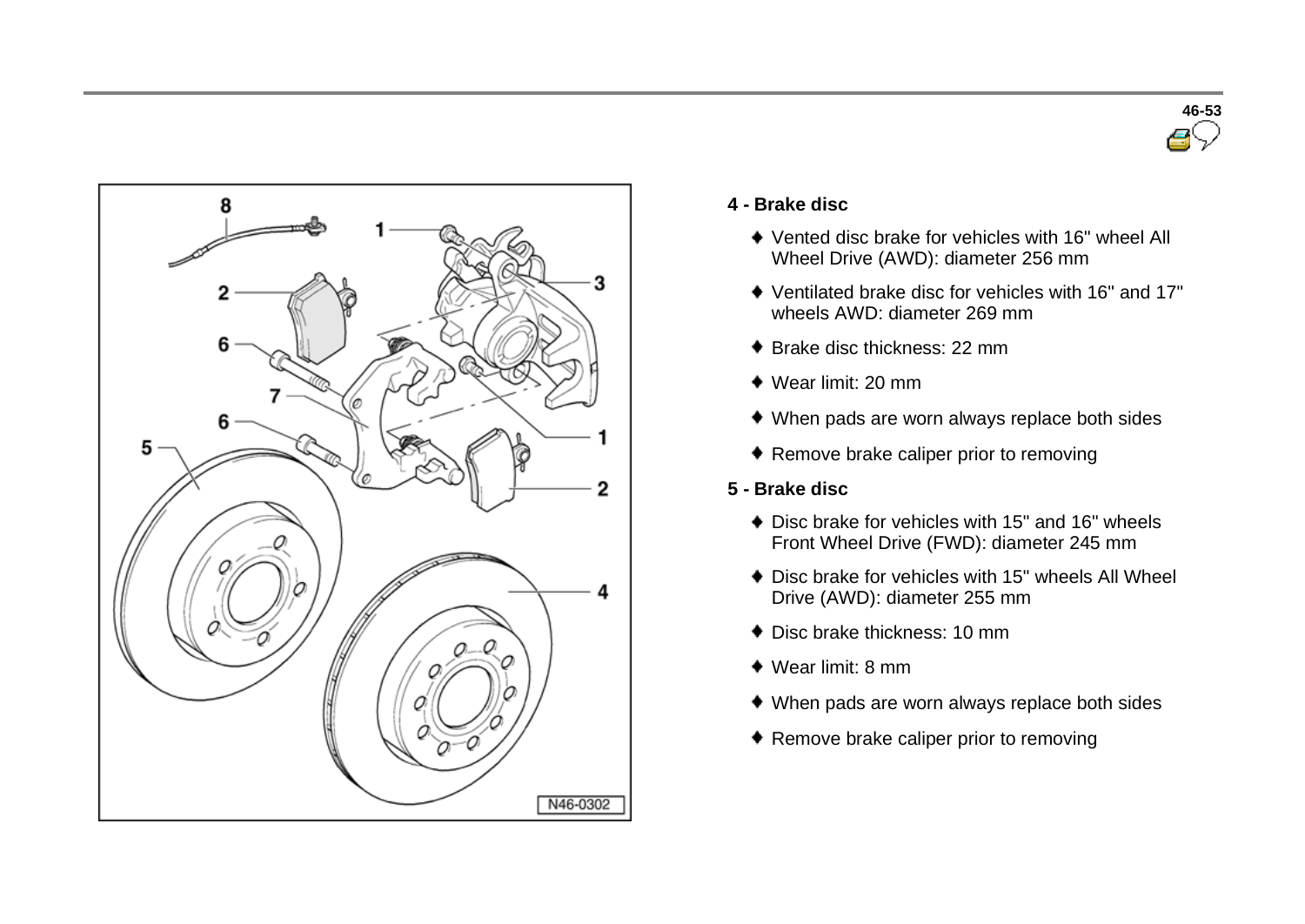



- **6 - Socket head bolt, <sup>95</sup> Nm**
- **7 - Brake carrier with guide pins and protective cap**
	- ◆ Supplied as assembled replacement part with sufficient grease on guide pins
	- ♦ If protective caps or guide pins are damaged install repair kit. Use grease packet supplied to lubricate guide pins.
- **8 - Brake hose/pipe**
	- With banjo bolt and seals
	- ◆ Tightening torque of banjo bolt to brake calliper with aluminium seal (silver) 45 Nm
	- $\bullet$  Tightening torque of banjo bolt to brake calliper with titanium seal (black) 38 Nm
	- ◆ Do not disconnect brake hose when changing brake pads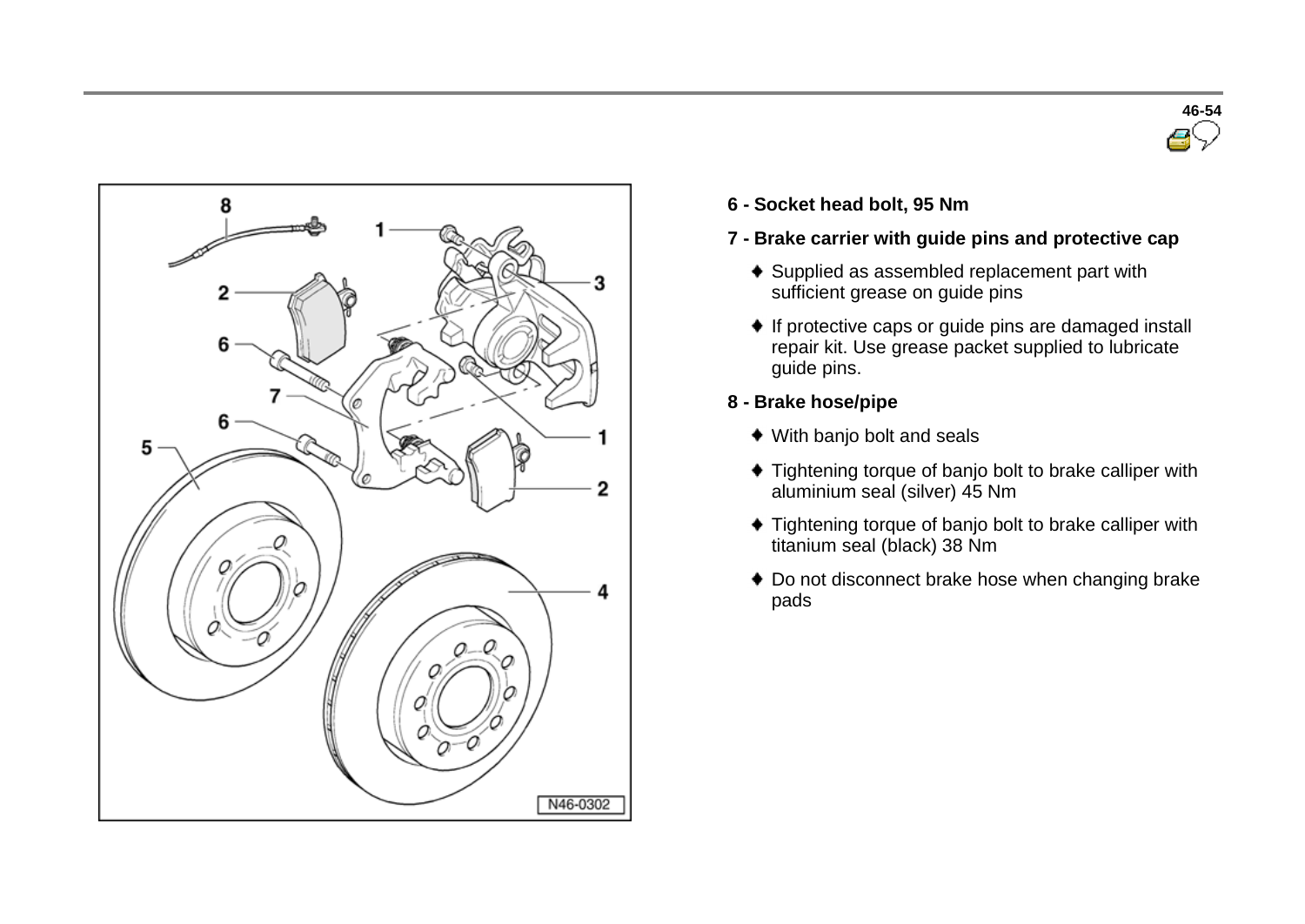



# **Brake pads, removing and installing**

 **Special tools and workshop equipment required** 

- - ◆ 3272 Reset and screwout tool
	- ◆ 3272/1 Reset and screwout tool plate

 $\blacktriangleleft$ 

 $\sigma$ 

VAG 1331 Torque wrench (or equivalent)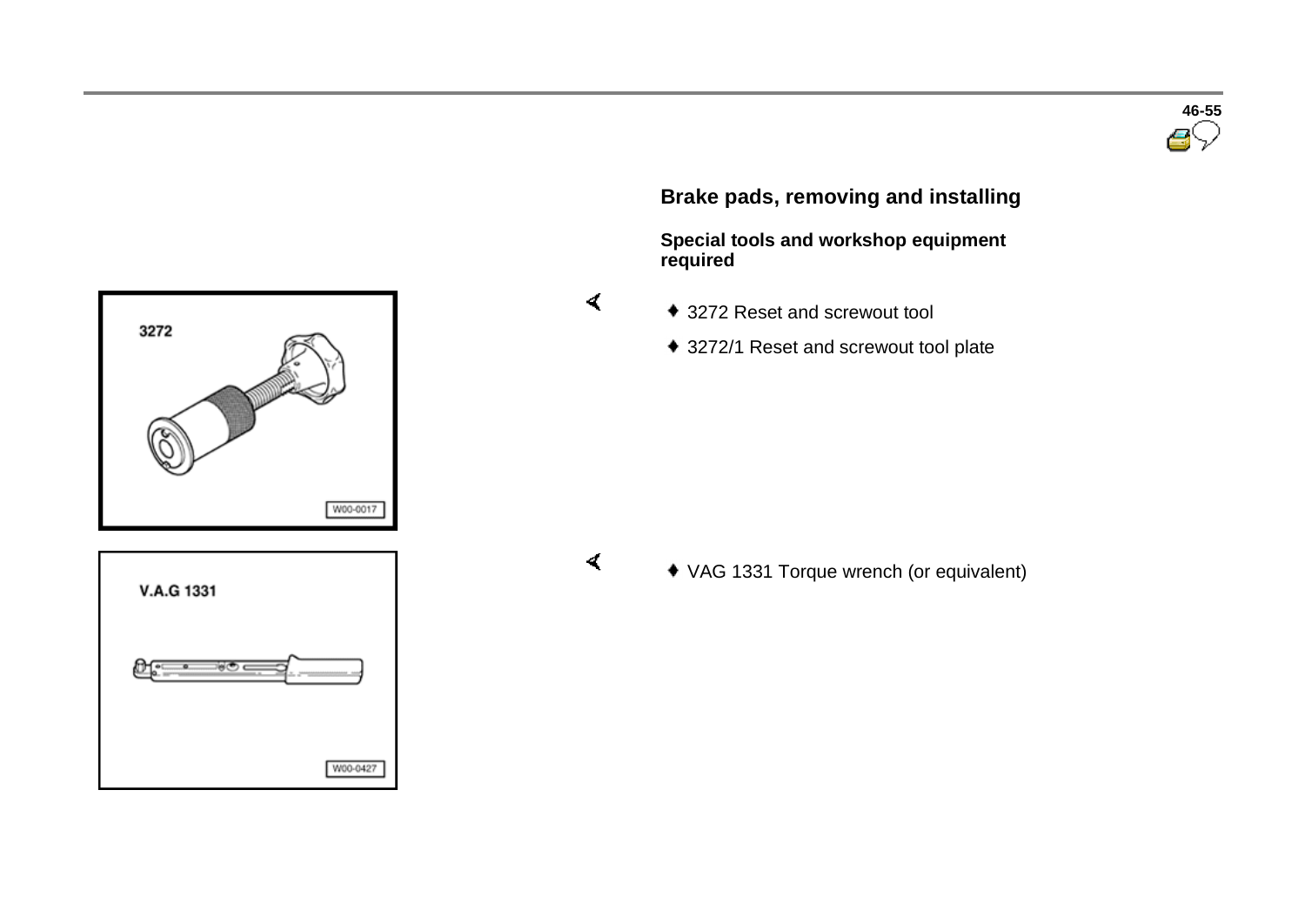# **46-56**

# **Removing**

#### *Note:*

 $\mathbf{A}$ 

 $\sigma$ 

 *When removing, mark brake pads if they are to be reused. Install in their original position to prevent uneven braking!*

- Remove wheels.

## **This work sequence is only valid for vehicles with FrontWheel Drive (FWD)**

- Pull out securing clip -1- and unhook parking brake cable from brake caliper.

# **Continued for all vehicles**

- 
- Remove securing bolts from brake caliper housing, when doing this counter-hold on guide pins.

Remove brake caliper housing and secure with wire so that the weight of the

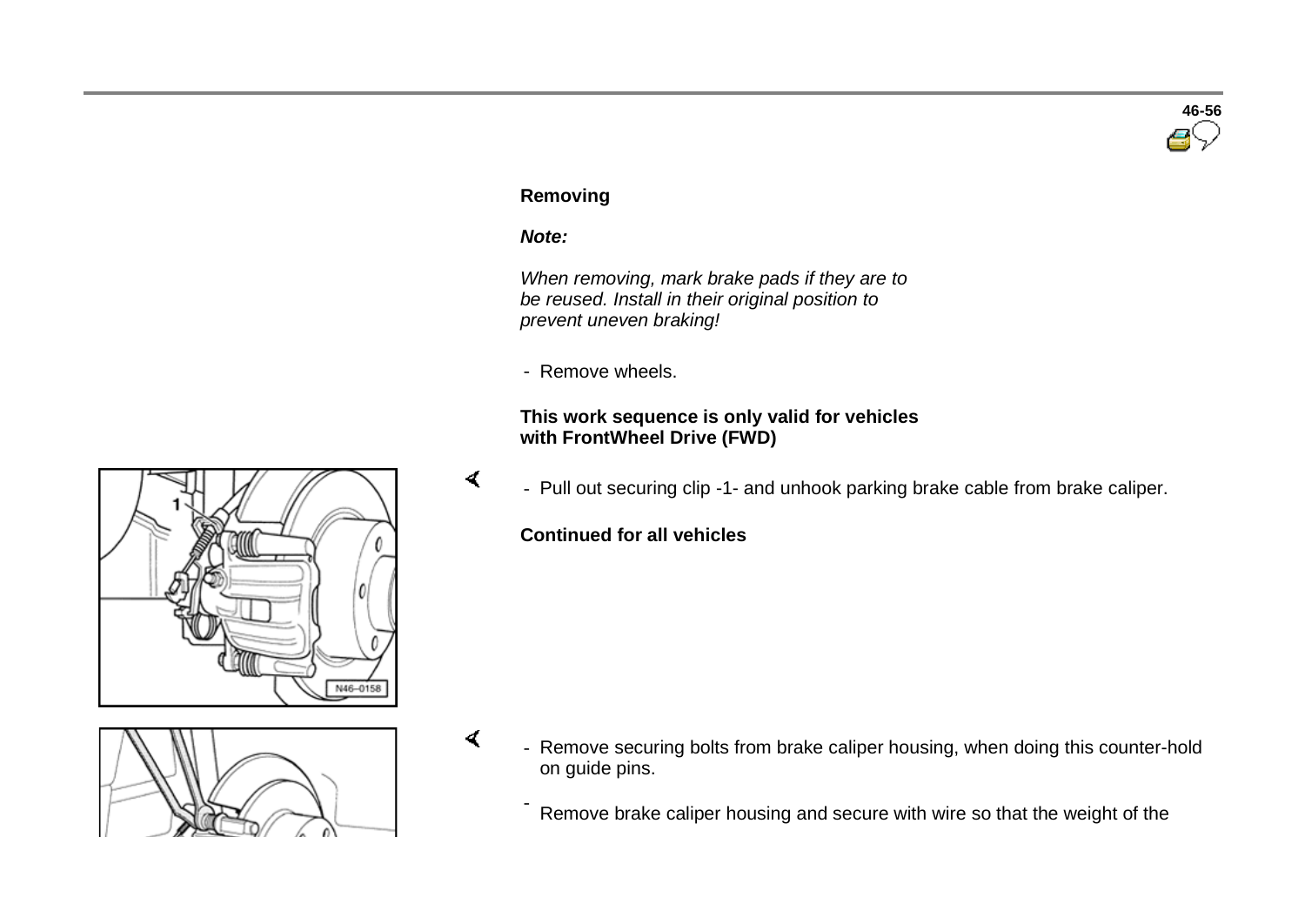brake caliper does not stress or damage the brake hose.

- Remove brake pads.
- Clean brake caliper housing, in particular the bonding surface for the brake pad. It must be free of adhesive and grease residues.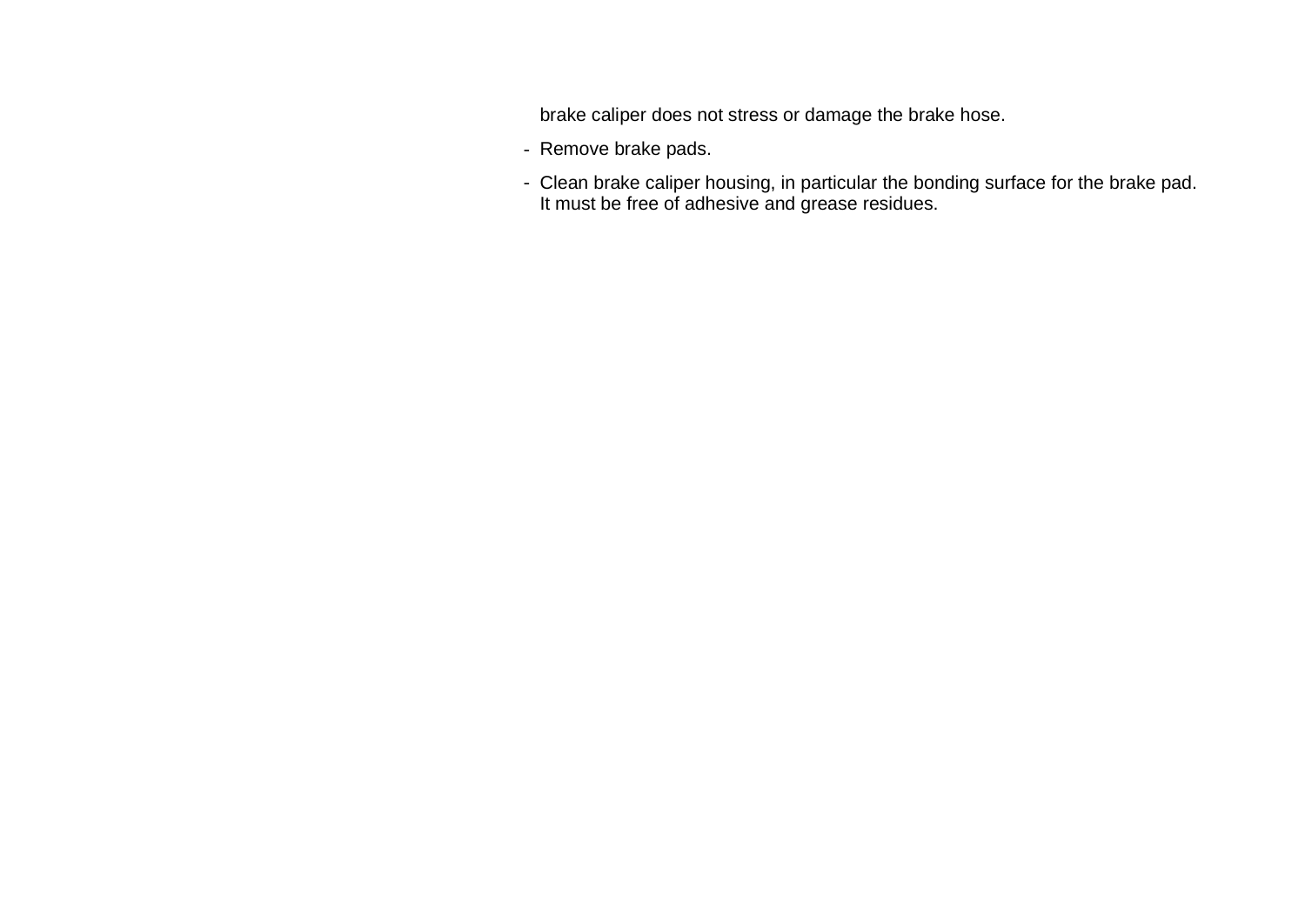**Use only appropriate solvent for cleaning the brake caliper housing.**

#### **Installing**

#### *Note:*

 *Draw off brake fluid from the reservoir before pressing the piston back. Use a bleeder bottle or a plastic bottle which is only used for brake fluid. Brake fluid is poisonous. NEVER siphon brake fluid with your mouth!*

- Install piston by turning knurled wheel of special tool 3272 clockwise. Do not damage protective cap when doing this.
- Use special tool 3272/1 for assistance when installing.

#### *Notes:*

 $\prec$ 

- *Install special tool 3272 so that the collar of the tool is seated on special tool 3272/1.*
- *For pistons that are difficult to move, use open-end wrench (use 13 mm) on the flats (arrow A).*



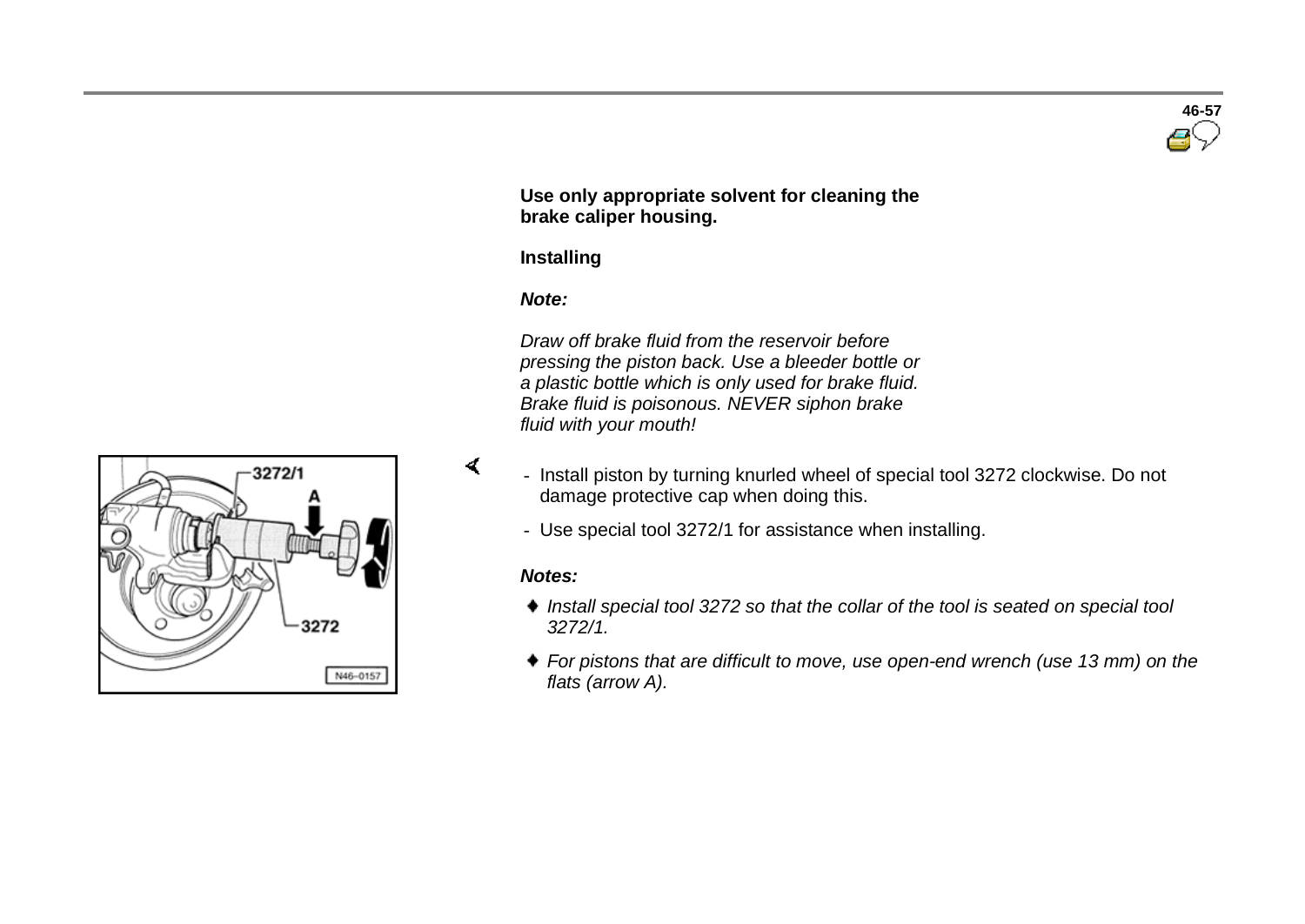

- Remove protective foil off backplate of new brake pads.
- Insert brake pads.
	- Secure brake caliper housing with new self-locking bolts  $\Rightarrow$  Page 46-51; item 1.

#### *Note:*

 $\blacktriangleleft$ 

*Repair kit includes four self-locking hex bolts which must always be installed.*

# **This sequence is only valid for vehicles with Front Wheel Drive**

- Attach parking brake cable to brake caliper housing.
- Adjusting parking brake  $\Rightarrow$  Page 46-60.

#### **Operate foot brake first after adjusting parking brake.**

# **Continued for all vehicles**

- Install wheels.

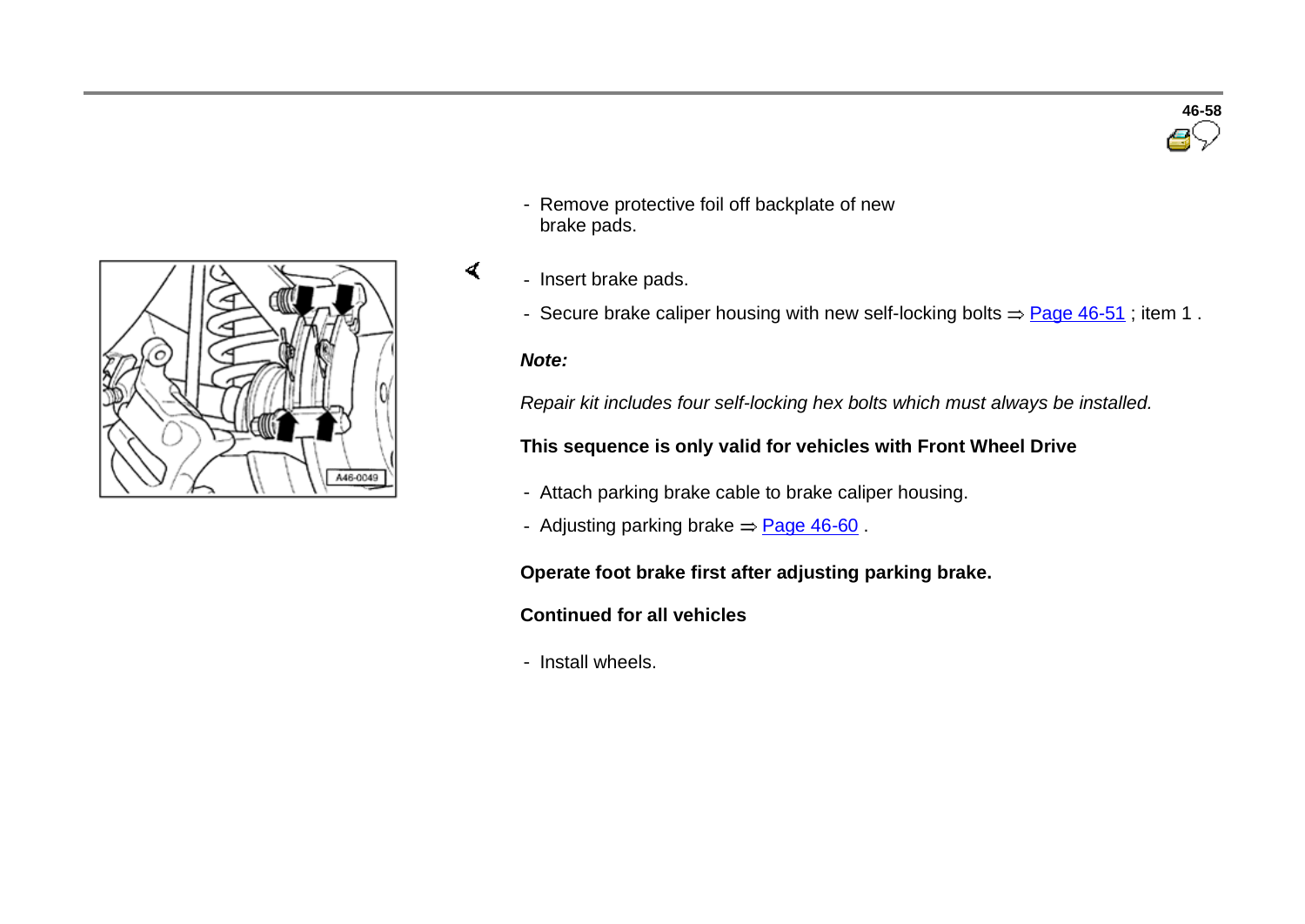

#### *Notes:*

- *After each brake pad change with vehicle stationary, firmly depress brake pedal several times so that the brake pads are properly seated in their normal operating position.*
- *Check brake fluid level after changing brake pads.*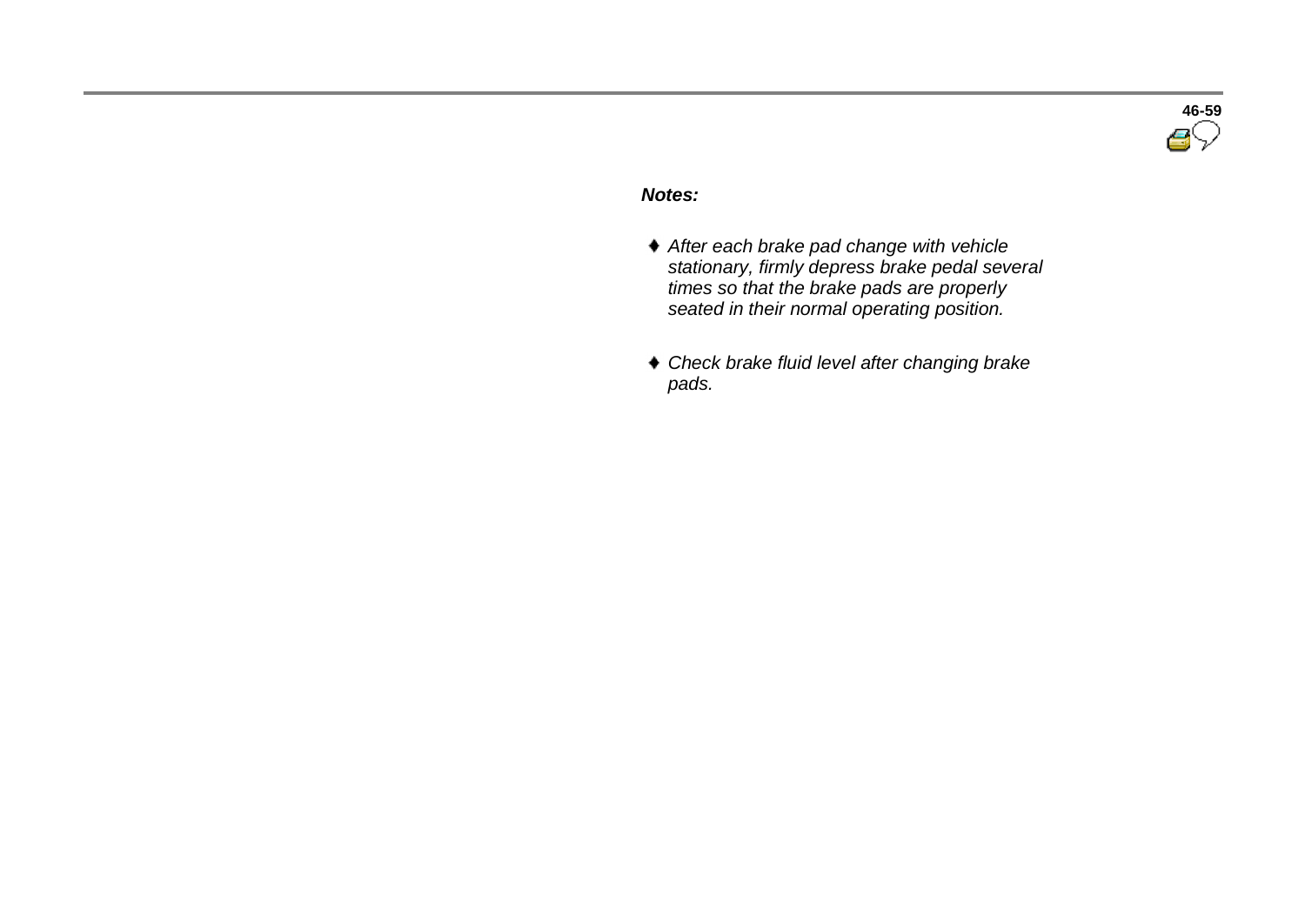# **46-60**

# **Parking brake adjusting**

#### *Note:*

 $\sigma$ 

 *After replacing parking brake cables, brake calipers and brake discs, adjustment is necessary.*

- Depress brake pedal firmly at least once.
- Position parking brake lever in "released" position.
- Remove rear ashtray (center console).

 *Repair Manual, Body Interior, Repair Group 68; Compartments, covers and trims; Removing and installing rear ashtray*

- Remove any plastic parts on compensator; they do not need to be re-installed.
	- To prevent compensator from turning, counterhold with a screwdriver (shown without center console for clarity).

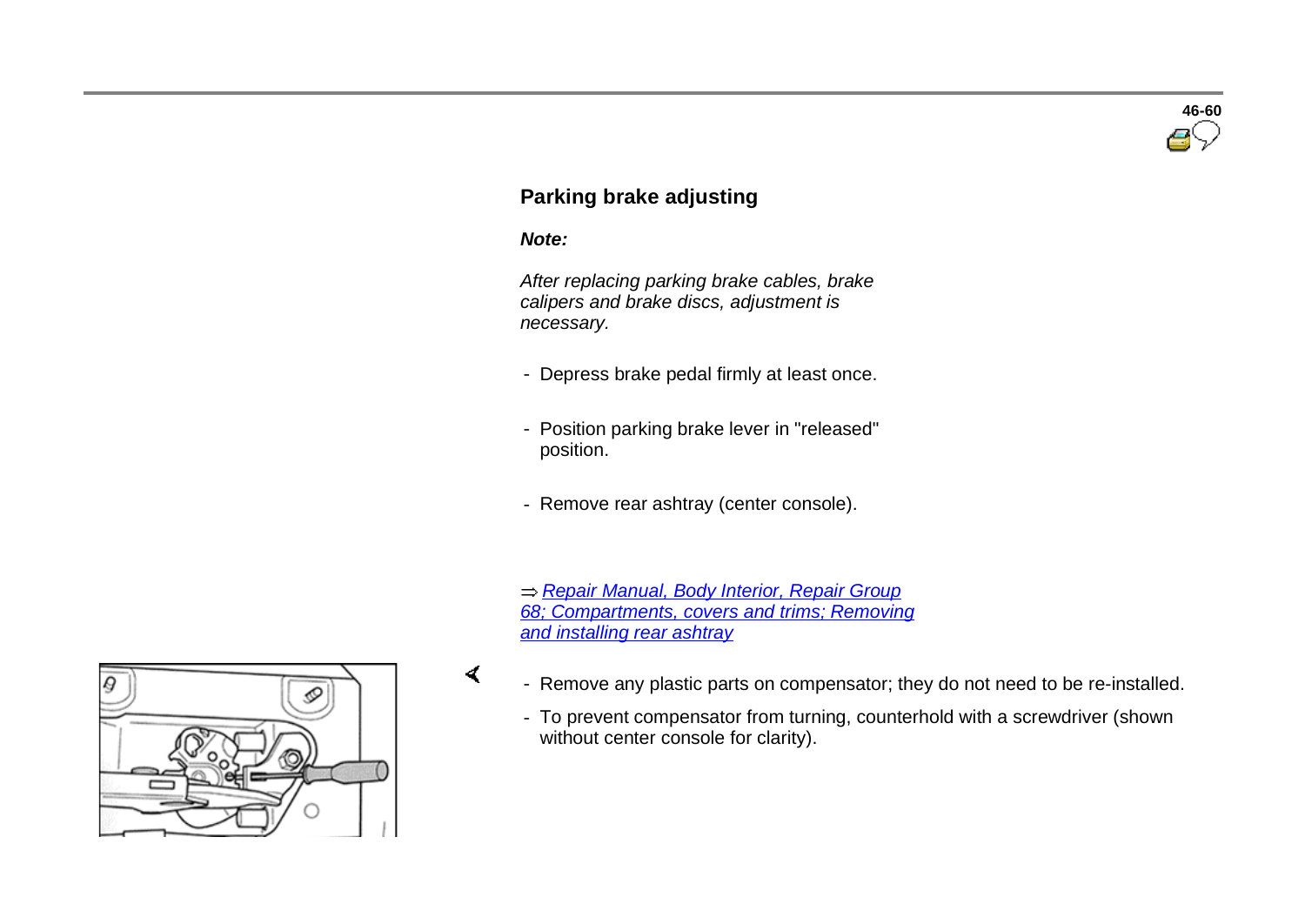

#### *Notes:*

 $\blacktriangleleft$ 

- *For vehicles with Front Wheel Drive (FWD) the adjustment for the parking brake cable can be found in the tunnel on the vehicle underside.*
- *Vehicles with All Wheel Drive (AWD), the adjustment can be found in front of the lower control arm.*
- Remove locking element -4-.
	- Turn adjusting nut -1- onto stop until the locking element groove is covered.
	- Push both cable sleeves -2- and -3- together.
	- Unscrew adjusting nut -1- until the slot for locking element is visible.
	- Insert locking element -4-.
	- Pull both cable sleeves apart at the same time until the cables are tightened, doing this the lever on the brake caliper does not lift off.
	- Remove screwdriver from compensator and apply parking brake 3 times.

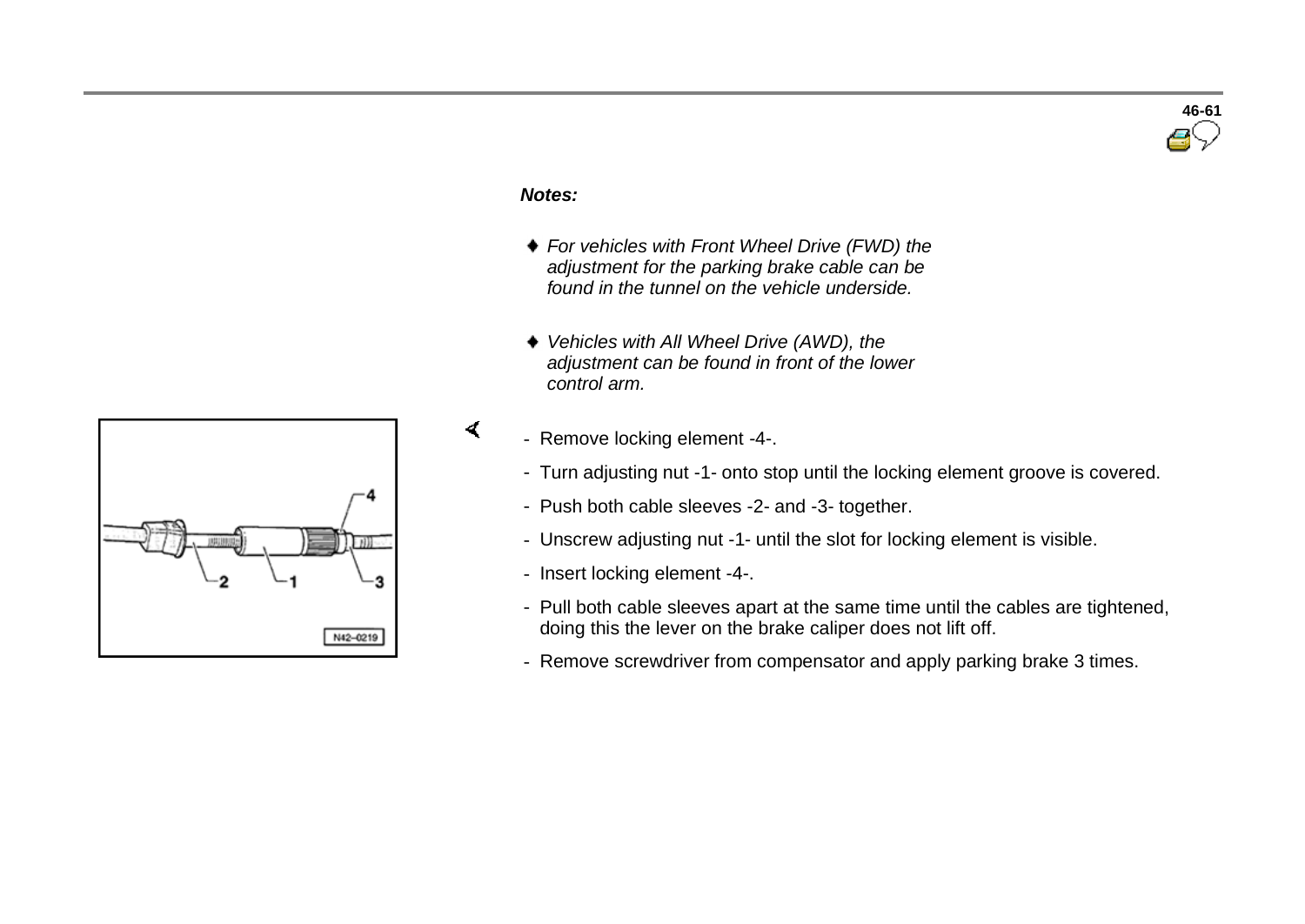



## *Note:*

- $\blacktriangleleft$  *The colored O-ring -1- must not be visible. Make sure that the mechanism of the parking brake cable adjustment element is sufficiently protected against dirt and water spray.*
	- Check tension of parking brake cable and, if necessary, turn adjusting nut -Ain/out...



- ...until a distance -A- of max. 1.5 mm is set at the brake caliper.

## *Note:*

 $\mathcal{L}$ 

*Due to the automatic rear wheel brake adjustment there is no requirement to adjust the parking brake (after initial adjustment).*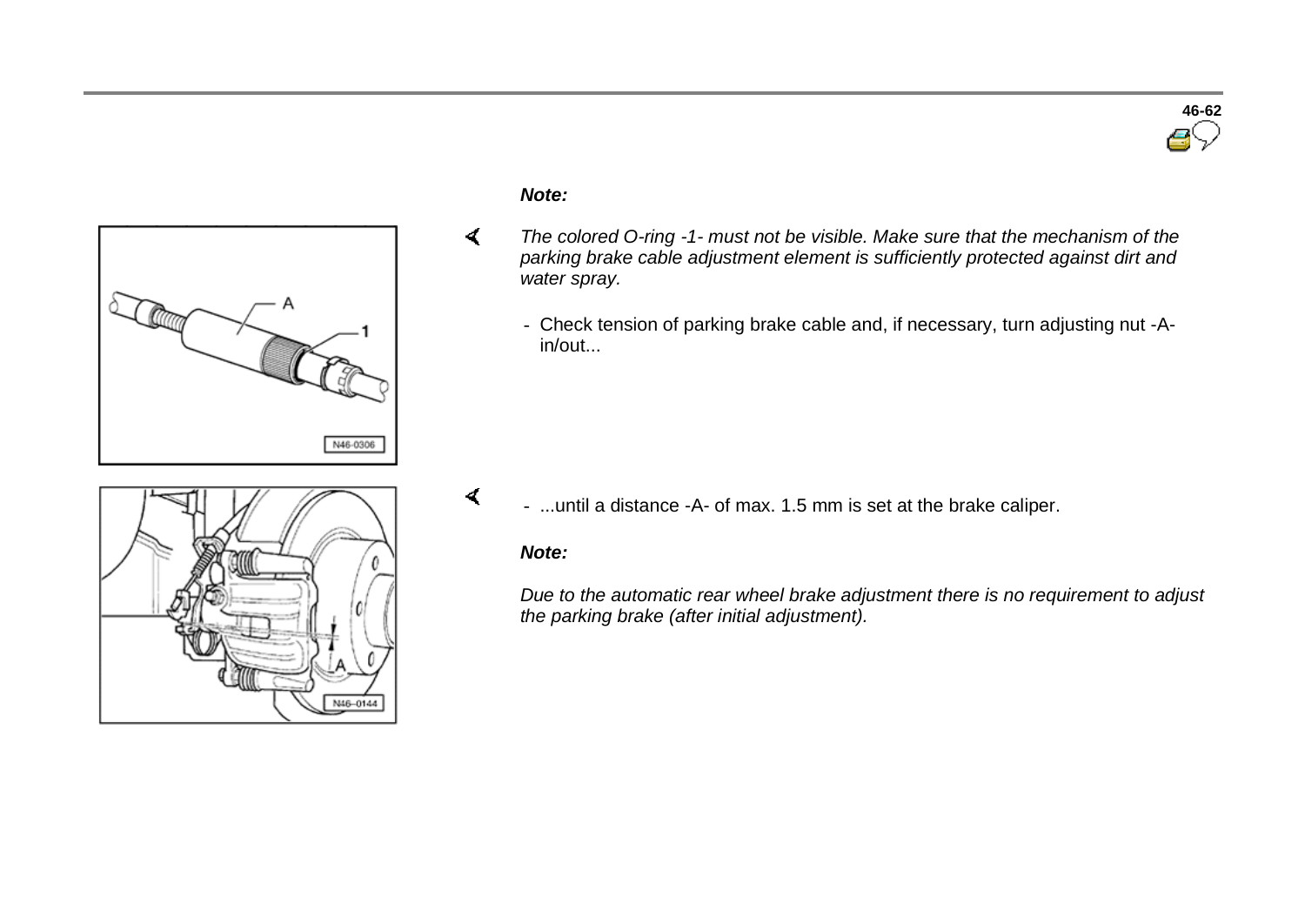# **Parking brake cables (Front Wheel Drive), removing and installing**

## **Removing**

- Remove both rear wheels.
- Remove heat shield -1-.
- Remove retaining nuts -arrows- from heat shield -2- and slide heat shield forward.

#### *Note:*

 $\sigma$ 

 $\mathcal{L}$ 

*Parking brake cable adjusting components are located in the tunnel on the underside of vehicle.*



- Remove locking element -1-.
	- Screw adjusting nut -2- in until it stops. To do this, counter-hold using an openended wrench (use 13 mm) in area -3-.
	- Push both cable sleeves -4- and -5- together.



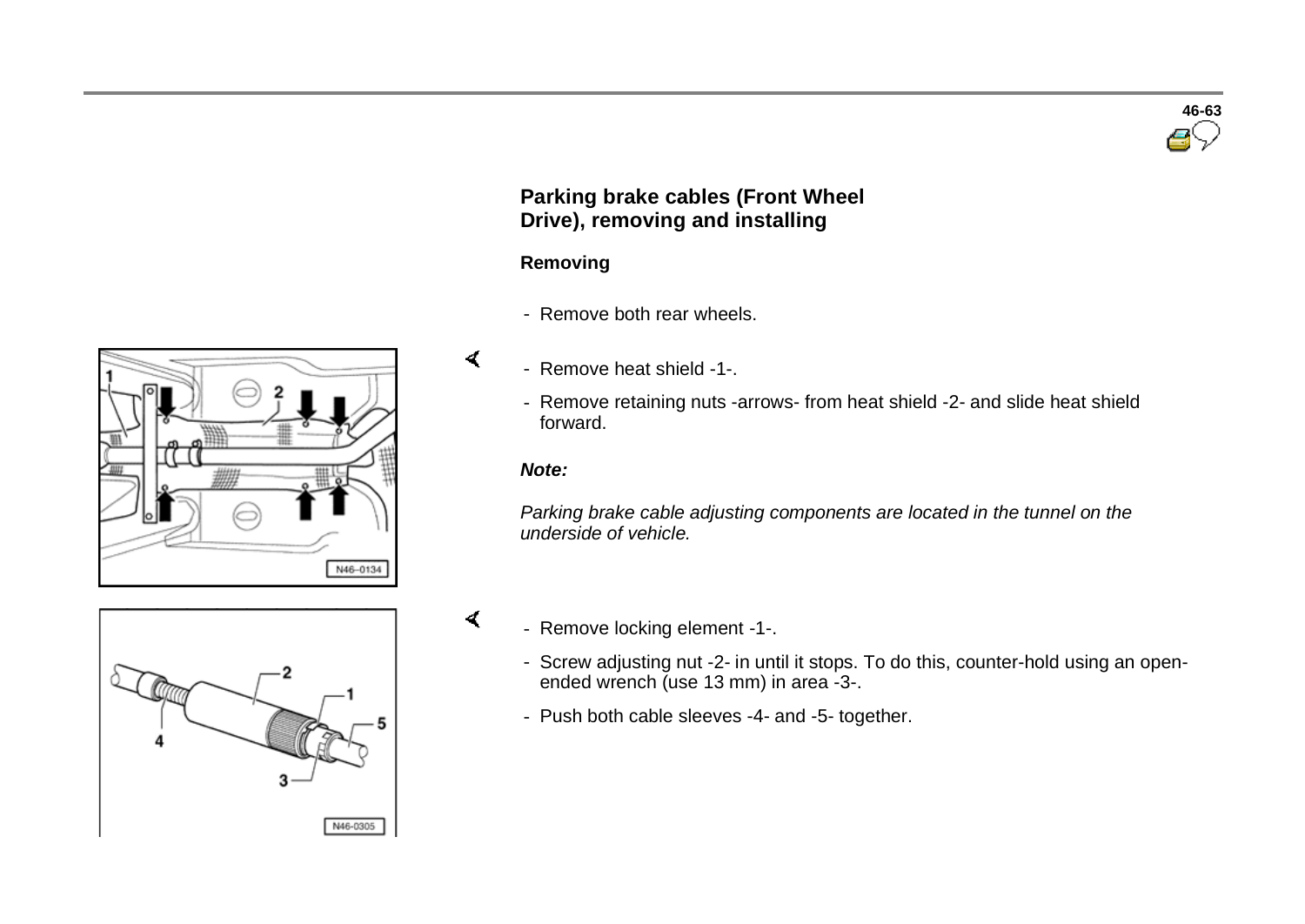

- Pull out securing clip -1- and unhook parking brake cable from brake caliper.

# *Note:*

 $\prec$ 

 $\blacktriangleleft$ 

*Do not damage parking brake boot when removing and installing.*



- Remove parking brake cables from retainers on rear axle (arrows).
	- Unclip ABS wheel speed sensor cable from retainer.

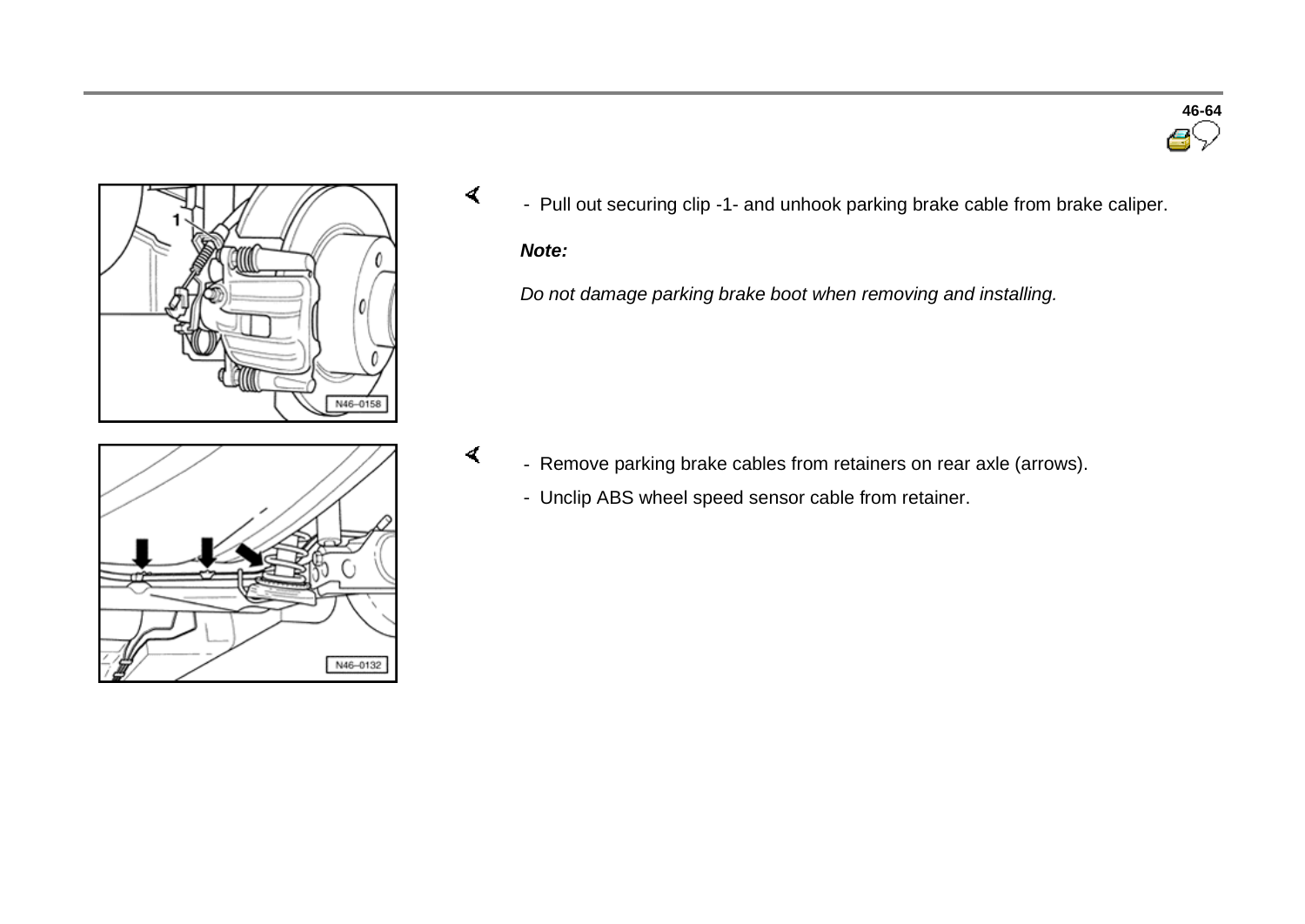



 $\prec$ - Loosen heat insulation above rear silencer (arrows) and place to one side.

 $\blacktriangleleft$ - Open retainer and remove parking brake cable.

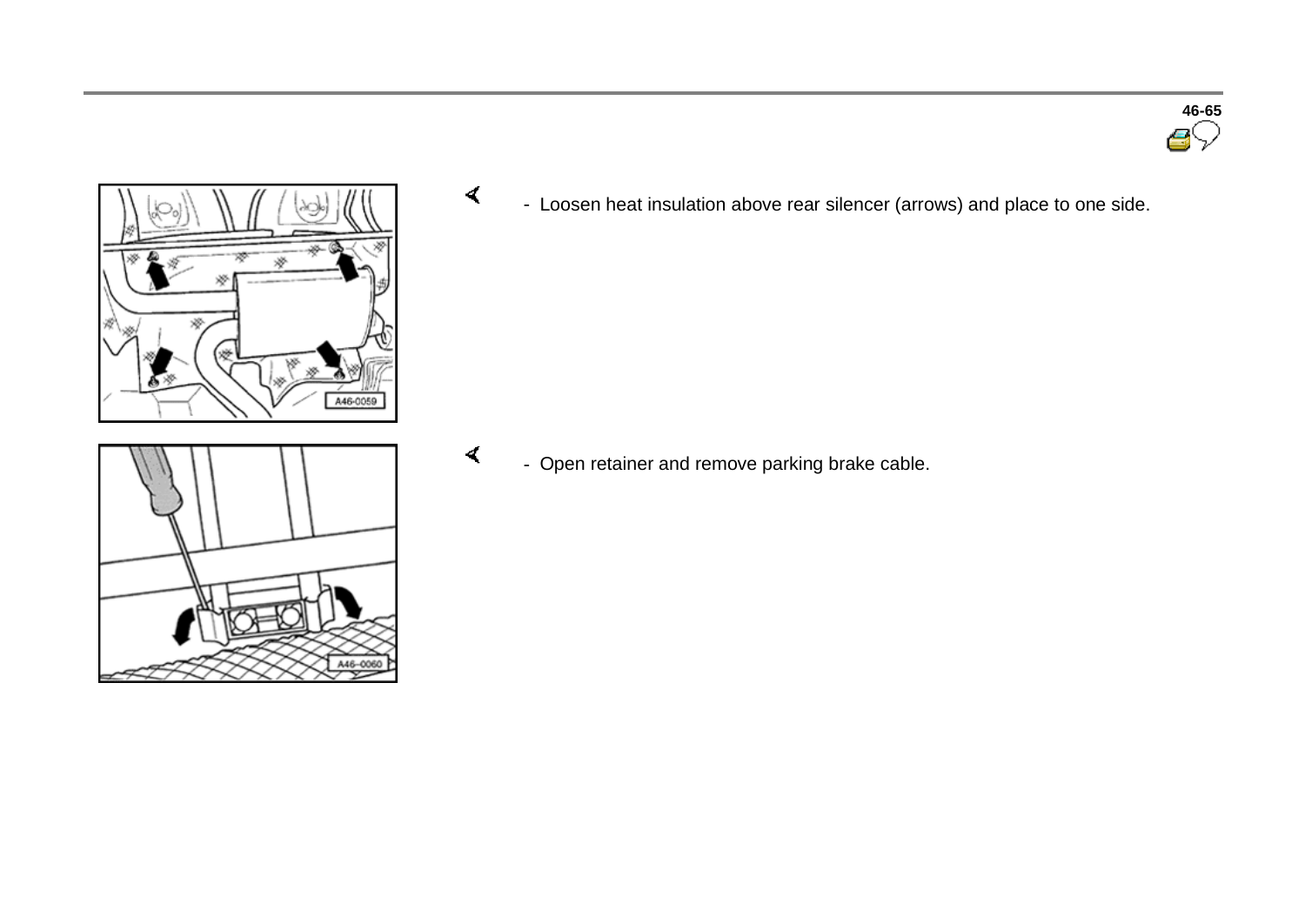

**46-66**



- Pry parking brake cable out of console with a screwdriver.
	- Remove center console extension,

 $\prec$ 

 $\blacktriangleleft$ 

*Repair Manual, Body Interior, Repair Group 68; Compartments, covers and trims; Removing and installing center console*



- Using a screwdriver press parking brake cable in direction of parking brake lever and push ball out of retainer.
	- Remove parking brake cable.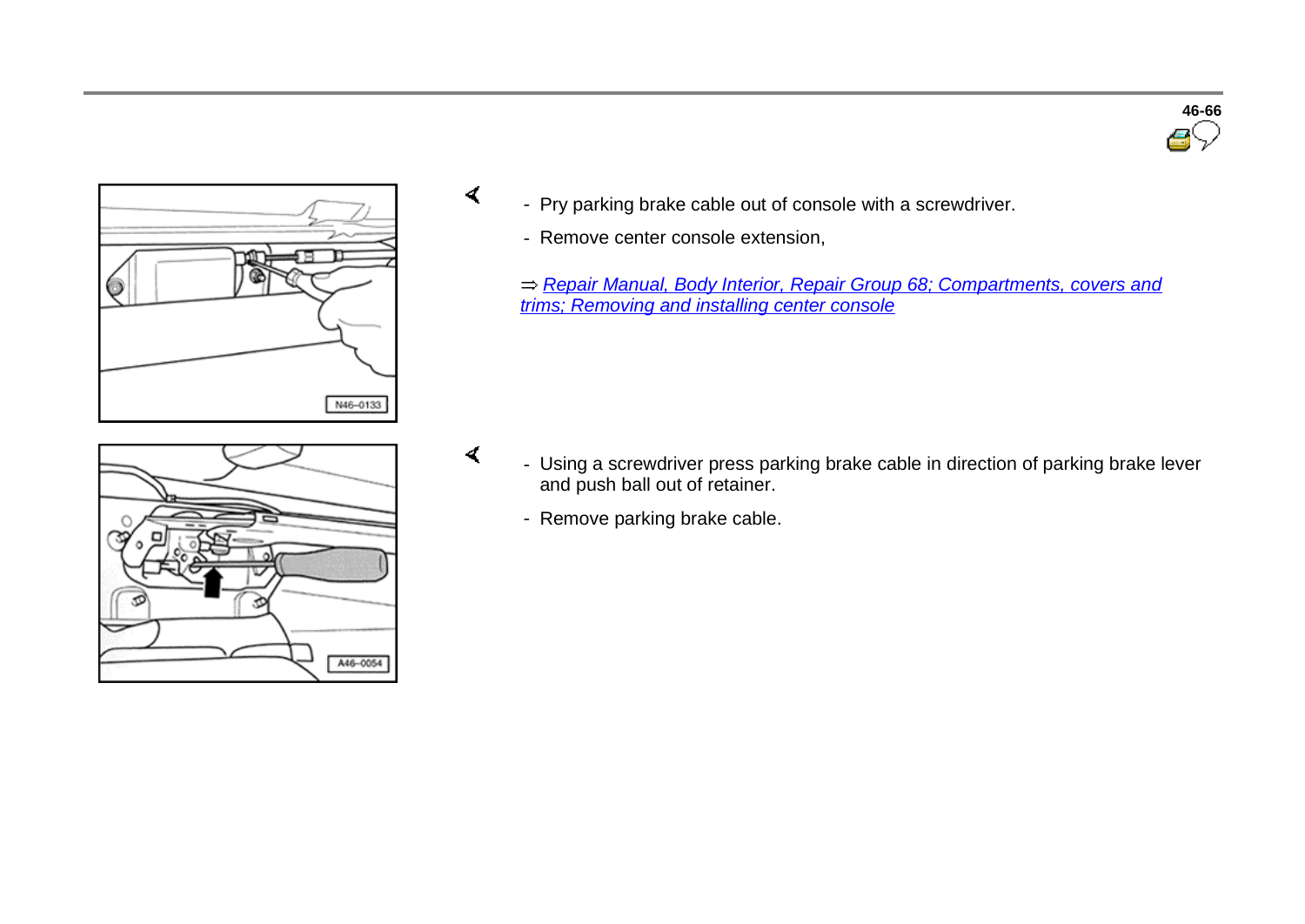



# **Installing**

 $\blacktriangleleft$ 

- Remove any plastic parts on compensator; they do not need to be re-installed.
- Prevent compensator from turning by counterholding using a screwdriver.
- Insert ball head in compensator via console.
- Parking brake cable must engage in console.
- Secure parking brake cables to rear axle beam.
- Adjusting parking brake  $=$  Page 46-60.
- Install center console extension.

*Repair Manual, Body Interior, Repair Group 68; Compartments, covers and trims; Removing and installing center console*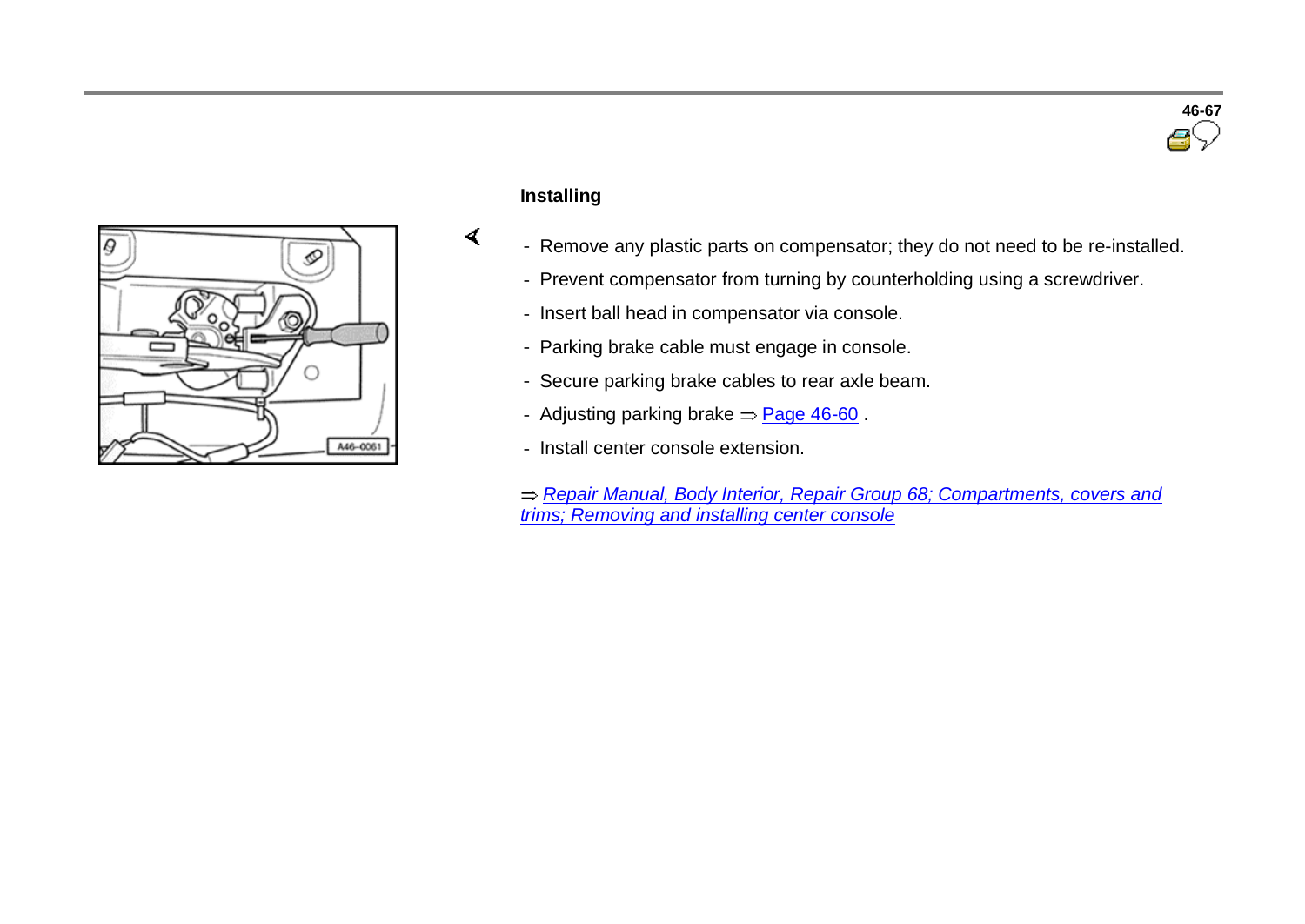# **Parking brake cables (All Wheel Drive), removing and installing**

# **Removing**

 $\blacktriangleleft$ 

- Remove rear wheels.
- Remove exhaust system (arrow).

*Repair Manual, Engine Mechanical, Repair Group 26; Removing and installing parts of the exhaust system.*



 $\sigma$ - Unscrew retaining nuts (arrows) from heat shield and remove.



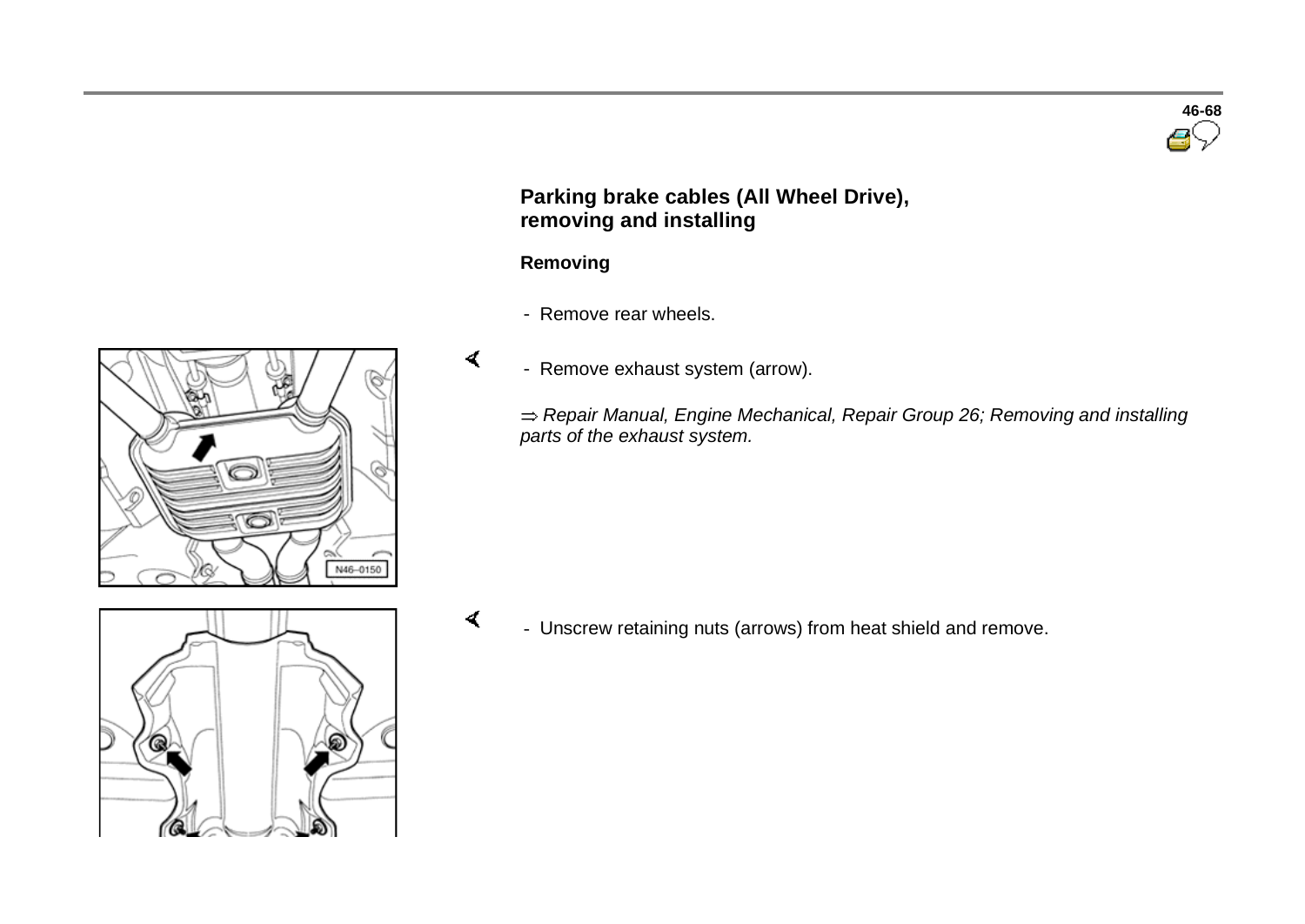

#### *Note:*

 $\blacktriangleleft$ 

 *Adjusting the parking brake cables are located in front of the lower control arm.*

- Remove locking element -1-.
	- Screw in adjusting nut -2- until stop. To do this, counter-hold using an openended wrench (13 mm) in area -3-.
	- Push both cable sleeves -4- and -5- together.

- N46-0152
- $\sigma$ - Pull out securing clip -1- and unhook parking brake cable from brake caliper.

#### *Note:*

*Do not damage parking brake boots when removing and installing.*

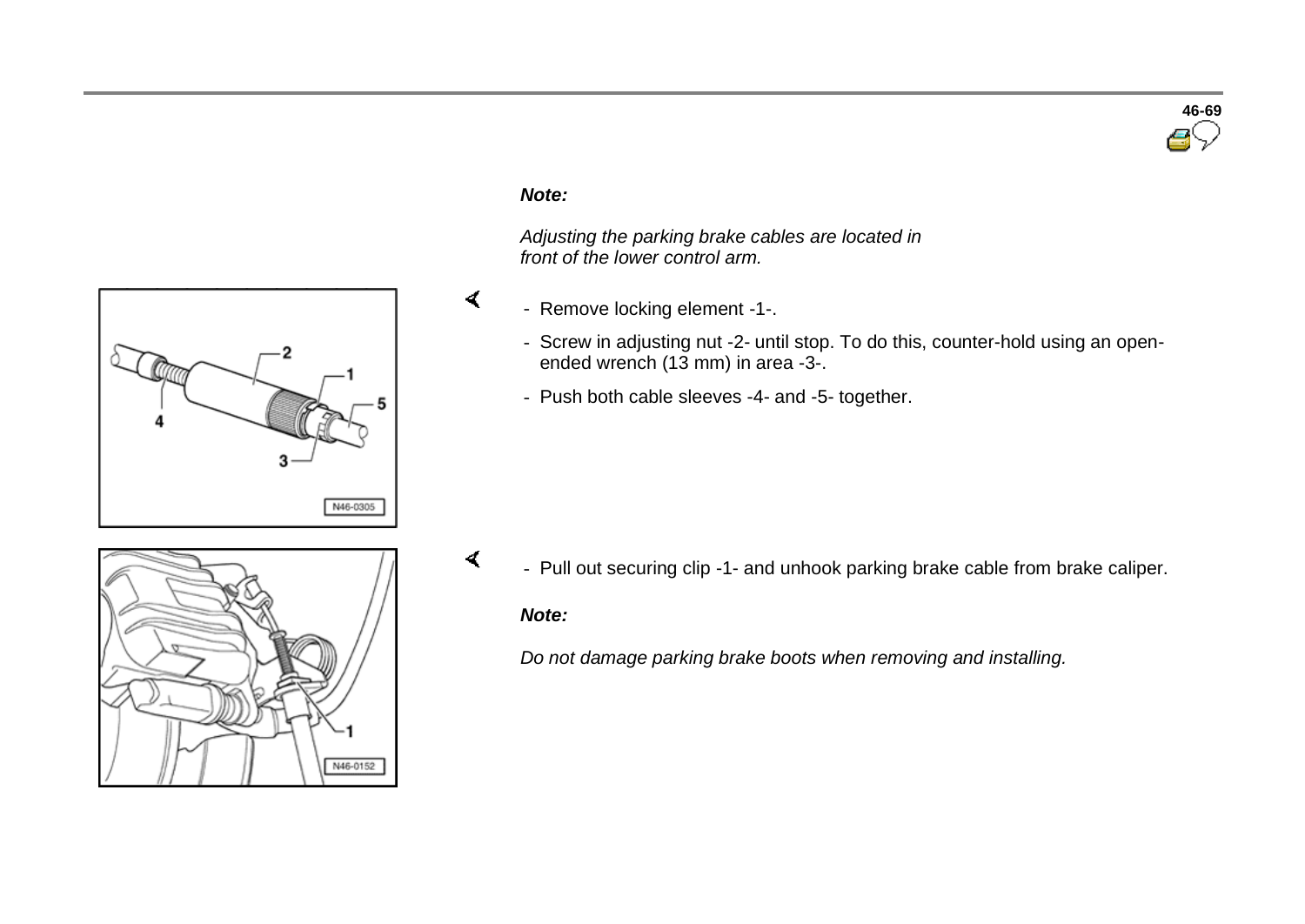



 $\prec$ 

 - Squeeze plugs together using pliers on parking brake cable and take parking brake cable out through hole in lower control arm -1-.

 $\blacktriangleleft$ - Remove parking brake cable from retaining bracket (arrow) on rear axle.

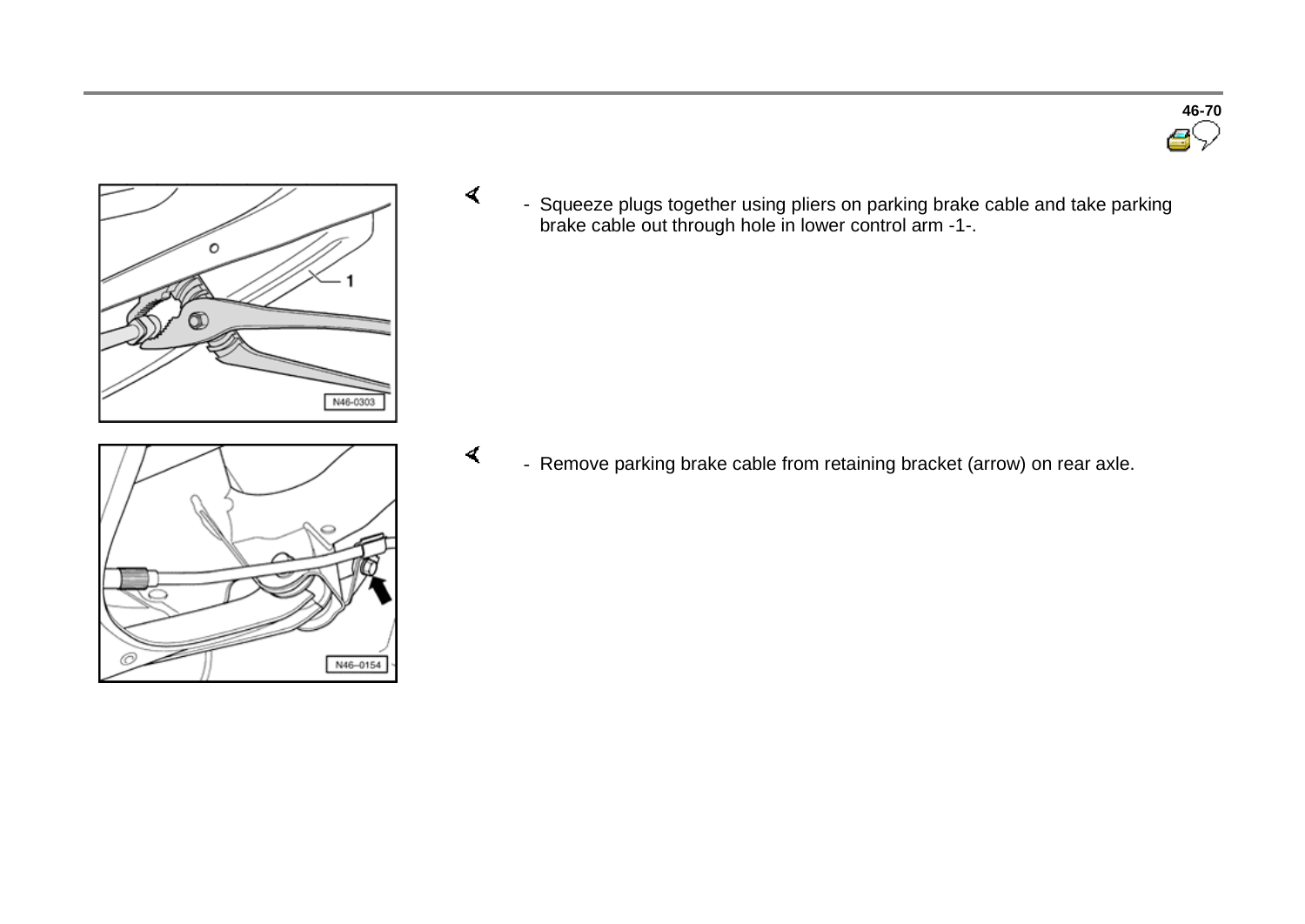

 $\prec$ - Unclip brake pipes from retainers (arrows).

- Pry parking brake cable out of console with a screwdriver.



 $\blacktriangleleft$ 

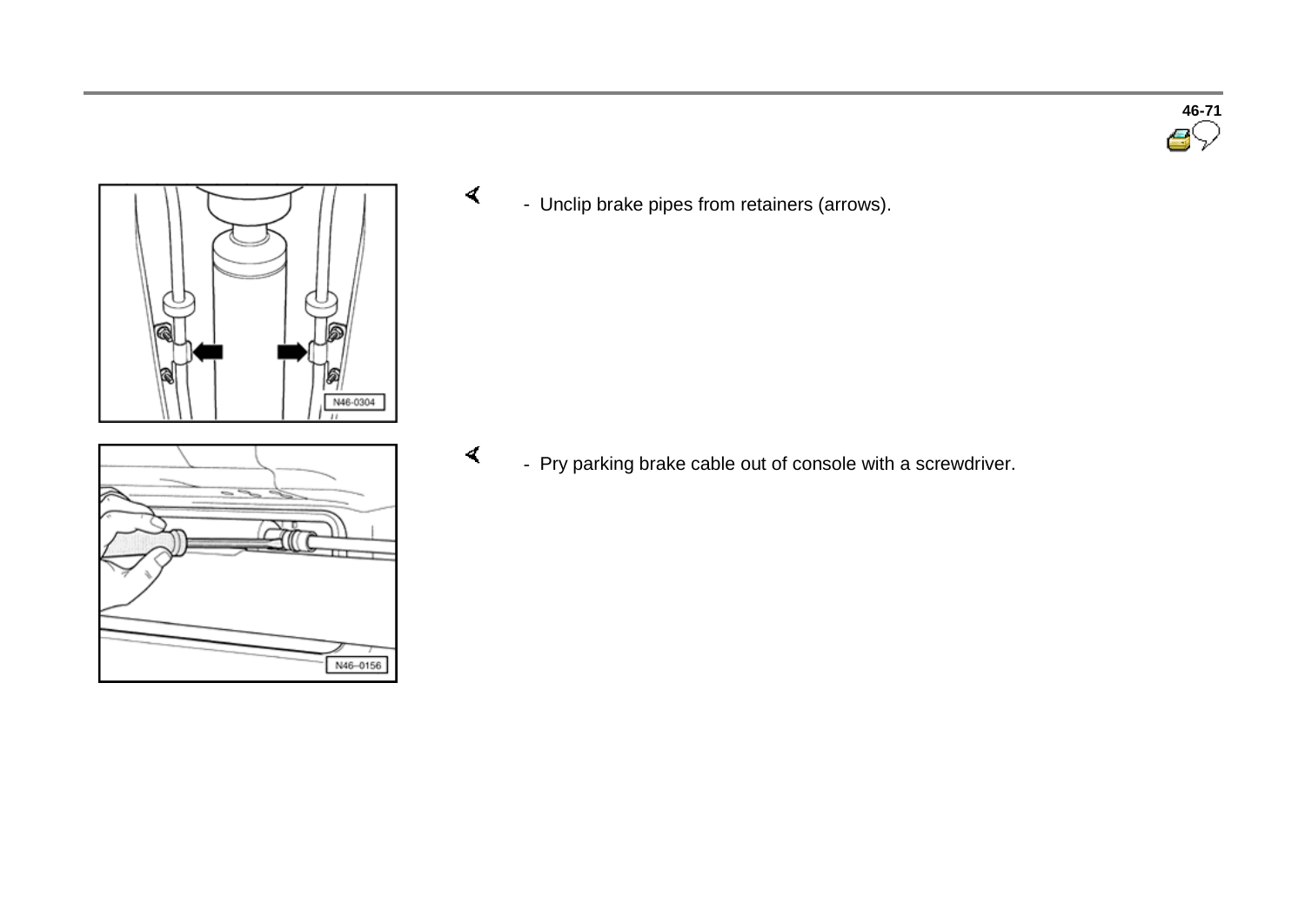

- Remove center console extension,

 *Repair Manual, Body Interior, Repair Group 68; Compartments, covers and trims; Removing and installing center console*

- Using a screwdriver press parking brake cable in direction of parking brake lever and push ball out of retainer.
	- Remove parking brake cable.

 $\blacktriangleleft$ 

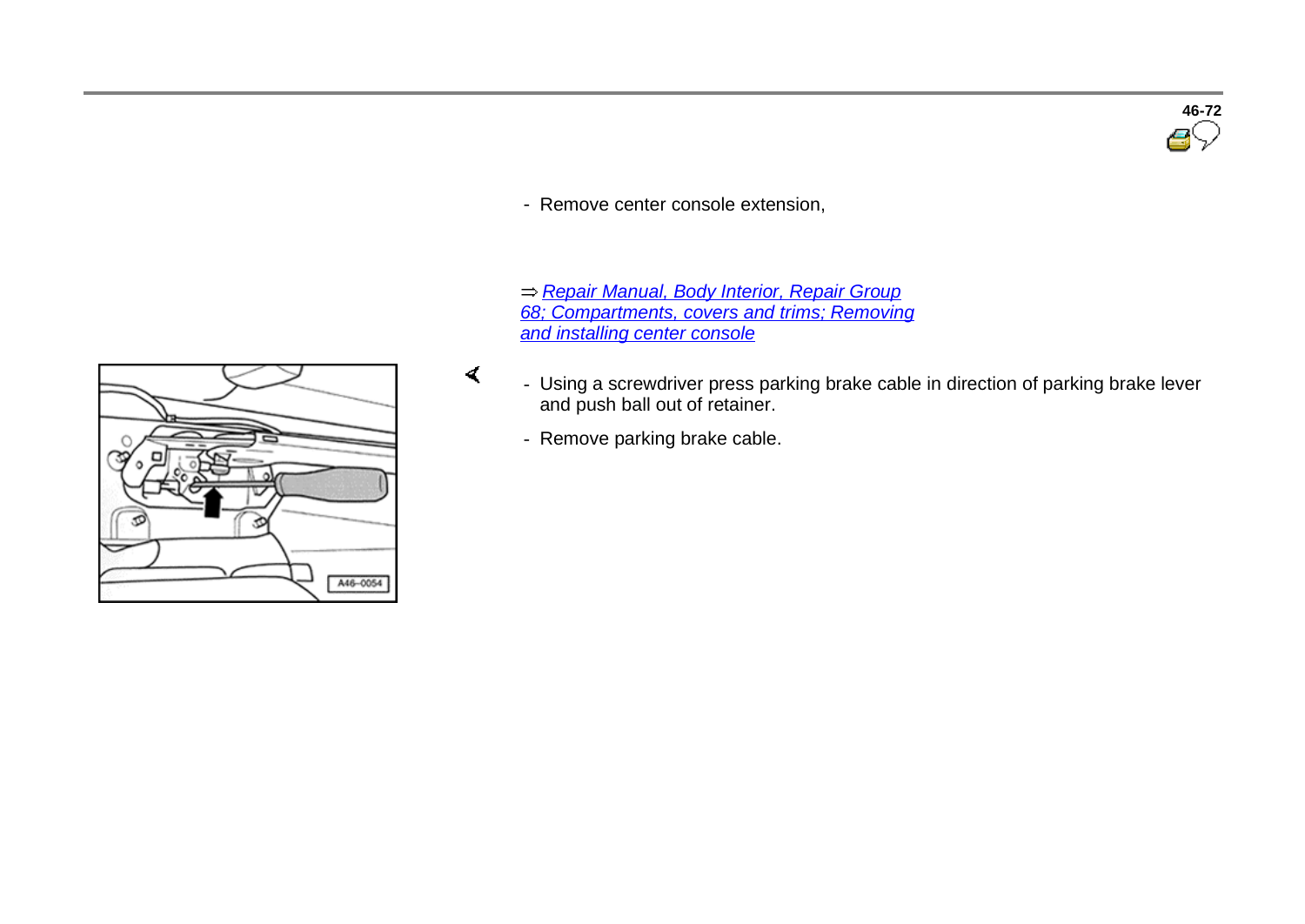



# **Installing**

 $\blacktriangleleft$ 

- Remove any plastic parts on compensator; they do not need to be re-installed.
- Prevent compensator from turning by counterholding using a screwdriver.
- Insert ball head in compensator via console.

Parking brake cable must engage in console.

- Secure parking brake cables to rear axle beam.
- Adjust parking brake  $=$  Page 46-60.
- Install center console extension.
- *Repair Manual, Body Interior, Repair Group 68; Compartments, covers and trims; Removing and installing center console*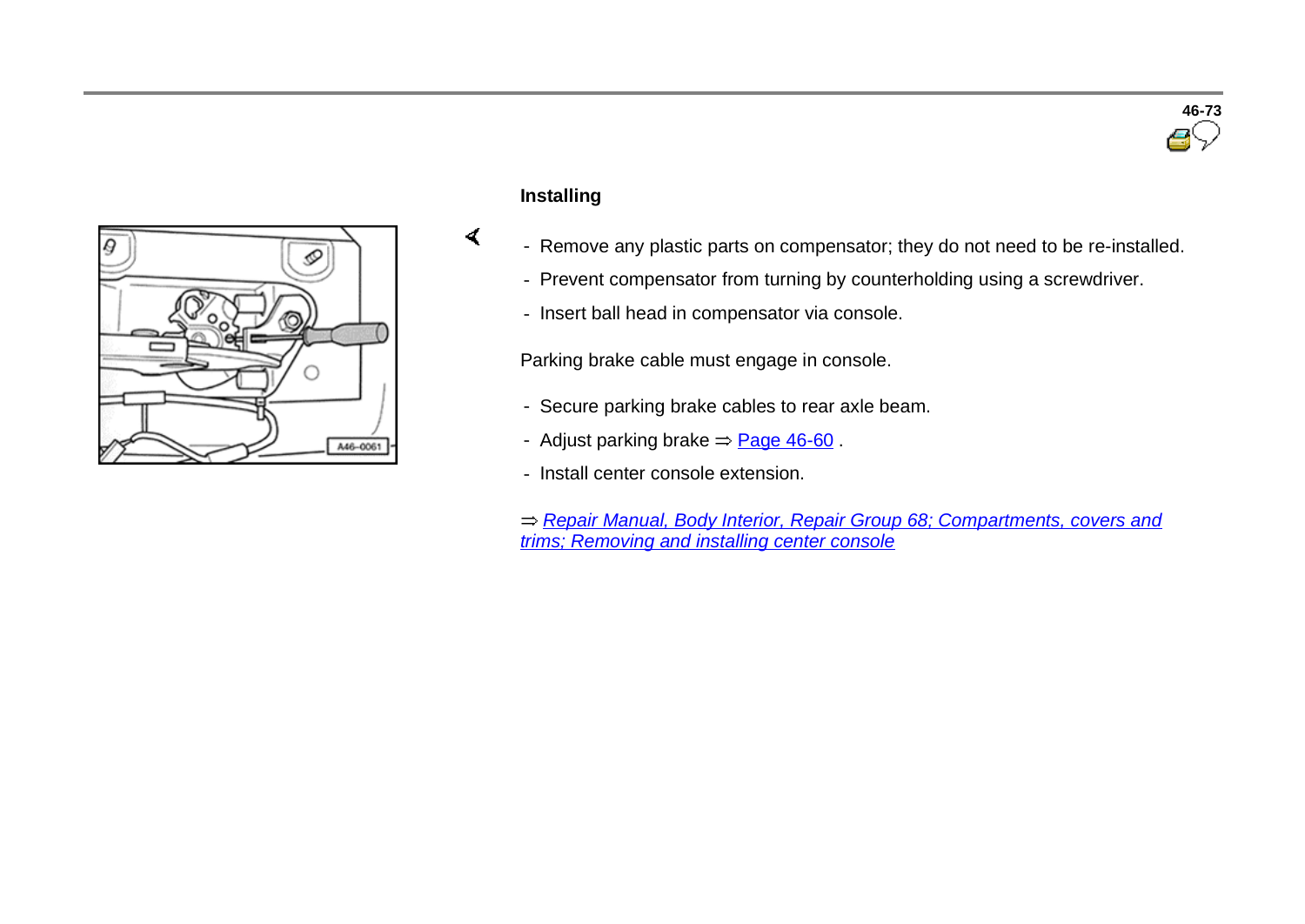



# **Parking brake lever - assembly overview**

- **1 - Parking brake lever**
	- Remove center console before removing
- **2 - Hex nut, 23 Nm**
- **3 - Compensator**
- **4 - Parking brake cables**
- **5 - Parking brake lever trim**
	- ◆ Pull torward front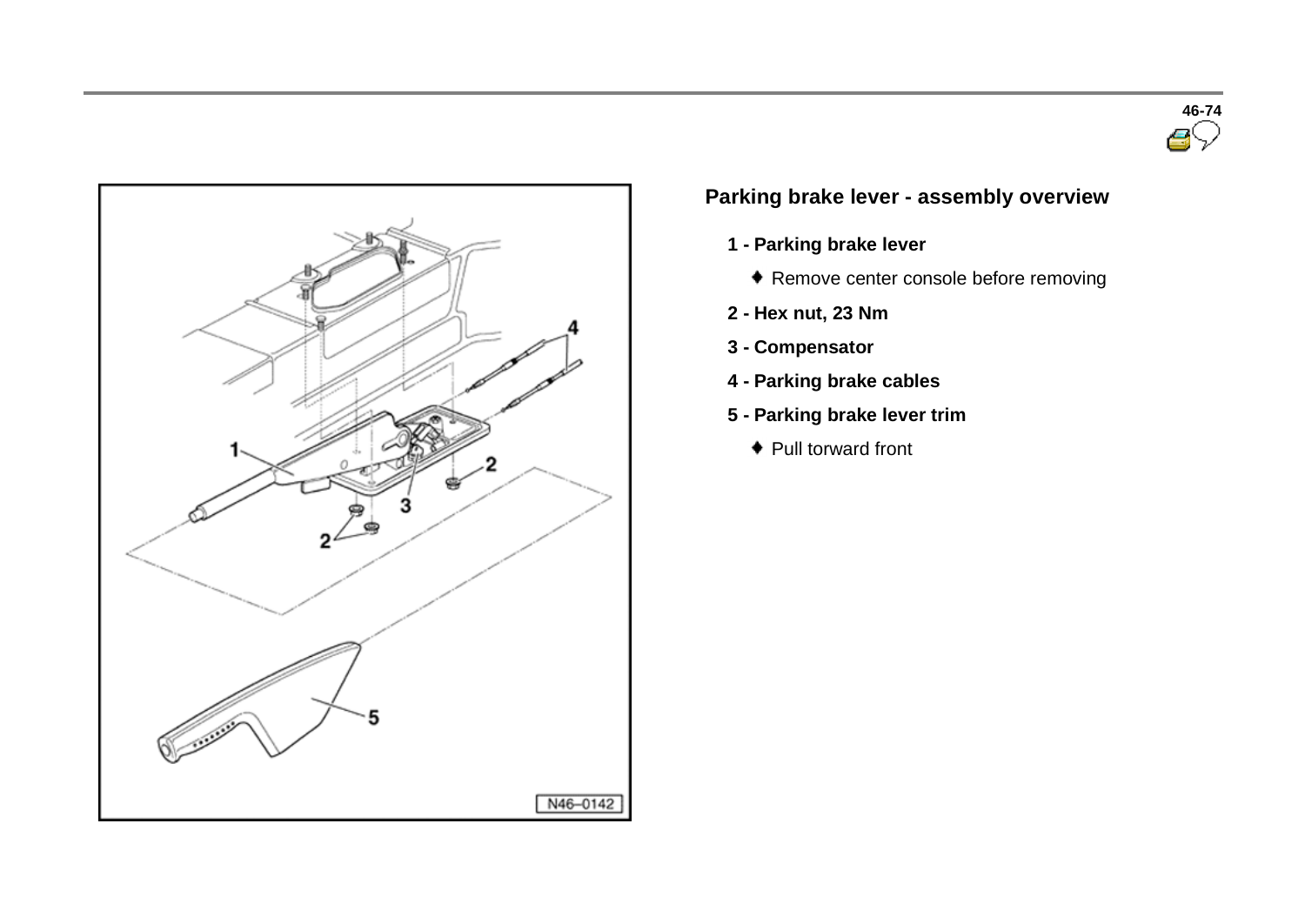

# **Parking brake lever, removing and installing**

# **Removing**

- Remove center console extension.

 *Repair Group, Body Interior, Repair Group 68; Compartments, covers and trims; Removing and installing center console*

- Remove hex nuts -1-.
- Press parking brake cable inward with a screwdriver and remove parking brake lever.

## **Installing**

 $\prec$ 

 $\mathcal{L}$ 

- Install parking brake cable into compensator.



- Tighten hex nuts -1- to 25 Nm.
	- Adjust parking brake  $=$  Page 46-60.